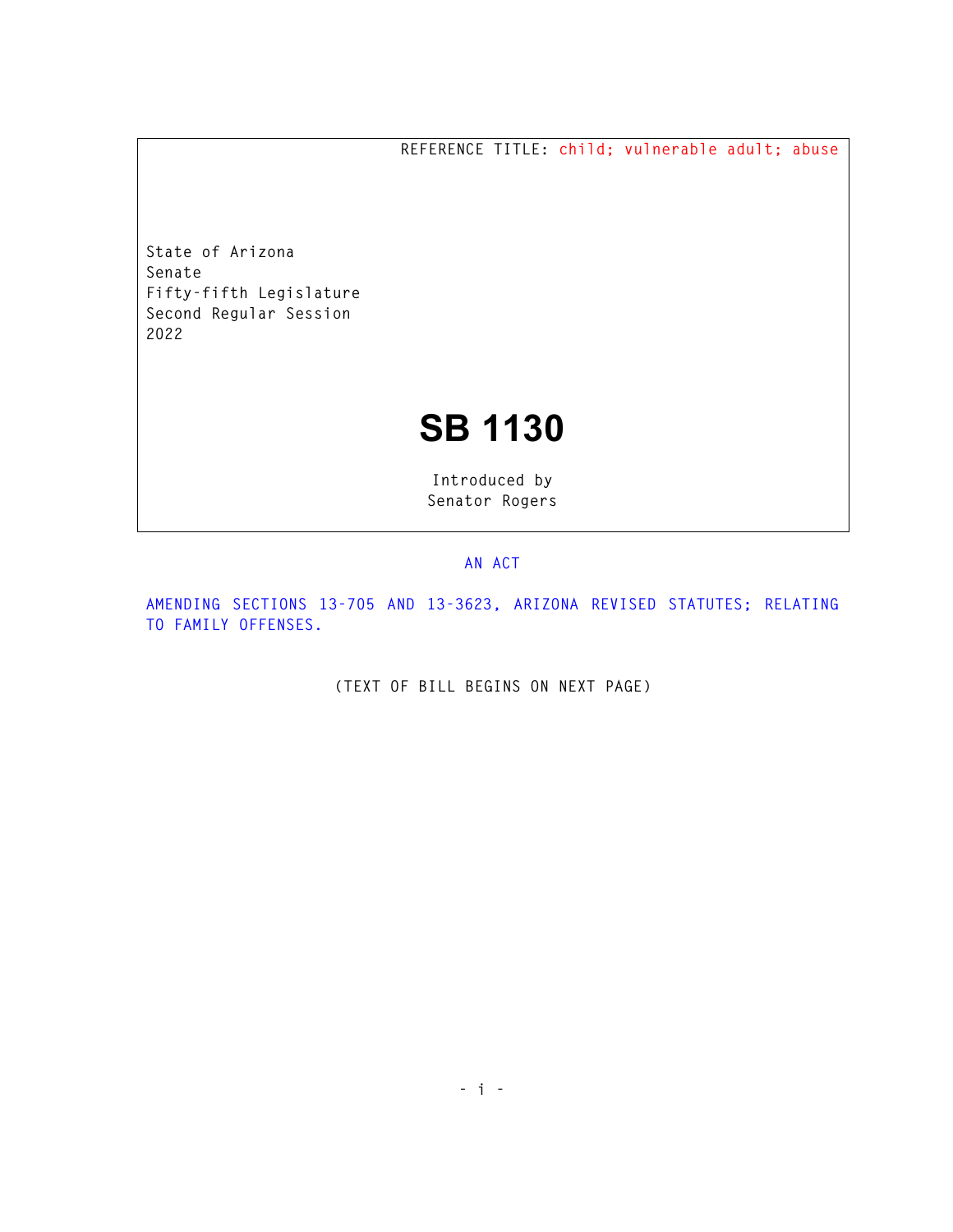**1 Be it enacted by the Legislature of the State of Arizona: 2 Section 1. Section 13-705, Arizona Revised Statutes, is amended to 3 read: 4 13-705. Dangerous crimes against children; sentences; 5 definitions 6 A. A person who is at least eighteen years of age and who is 7 convicted of a dangerous crime against children in the first degree 8 involving commercial sexual exploitation of a minor or child sex 9 trafficking and the person has previously been convicted of a dangerous 10 crime against children in the first degree shall be sentenced to 11 imprisonment in the custody of the state department of corrections for 12 natural life. A person who is sentenced to natural life is not eligible 13 for commutation, parole, work furlough, work release or release from 14 confinement on any basis for the remainder of the person's natural life. 15 B. A person who is at least eighteen years of age and who is 16 convicted of a dangerous crime against children in the first degree 17 involving sexual assault of a minor who is twelve years of age or younger 18 or sexual conduct with a minor who is twelve years of age or younger shall 19 be sentenced to life imprisonment and is not eligible for suspension of 20 sentence, probation, pardon or release from confinement on any basis 21 except as specifically authorized by section 31-233, subsection A or B 22 until the person has served thirty-five years or the sentence is 23 commuted. This subsection does not apply to masturbatory contact. 24 C. Except as otherwise provided in this section, a person who is at 25 least eighteen years of age or who has been tried as an adult and who is 26 convicted of a dangerous crime against children in the first degree 27 involving attempted first degree murder of a minor who is under twelve 28 years of age, second degree murder of a minor who is under twelve years of 29 age, sexual assault of a minor who is under twelve years of age, sexual 30 conduct with a minor who is under twelve years of age or manufacturing 31 methamphetamine under circumstances that cause physical injury to a minor 32 who is under twelve years of age may be sentenced to life imprisonment and 33 is not eligible for suspension of sentence, probation, pardon or release 34 from confinement on any basis except as specifically authorized by section 35 31-233, subsection A or B until the person has served thirty-five years or 36 the sentence is commuted. If a life sentence is not imposed pursuant to 37 this subsection, the person shall be sentenced to a term of imprisonment 38 as follows: 39 Minimum Presumptive Maximum 40 13 years 20 years 27 years 41 D. Except as otherwise provided in this section, a person who is at** 

**42 least eighteen years of age or who has been tried as an adult and who is 43 convicted of a dangerous crime against children in the first degree 44 involving attempted first degree murder of a minor who is twelve, thirteen 45 or fourteen years of age, second degree murder of a minor who is twelve,**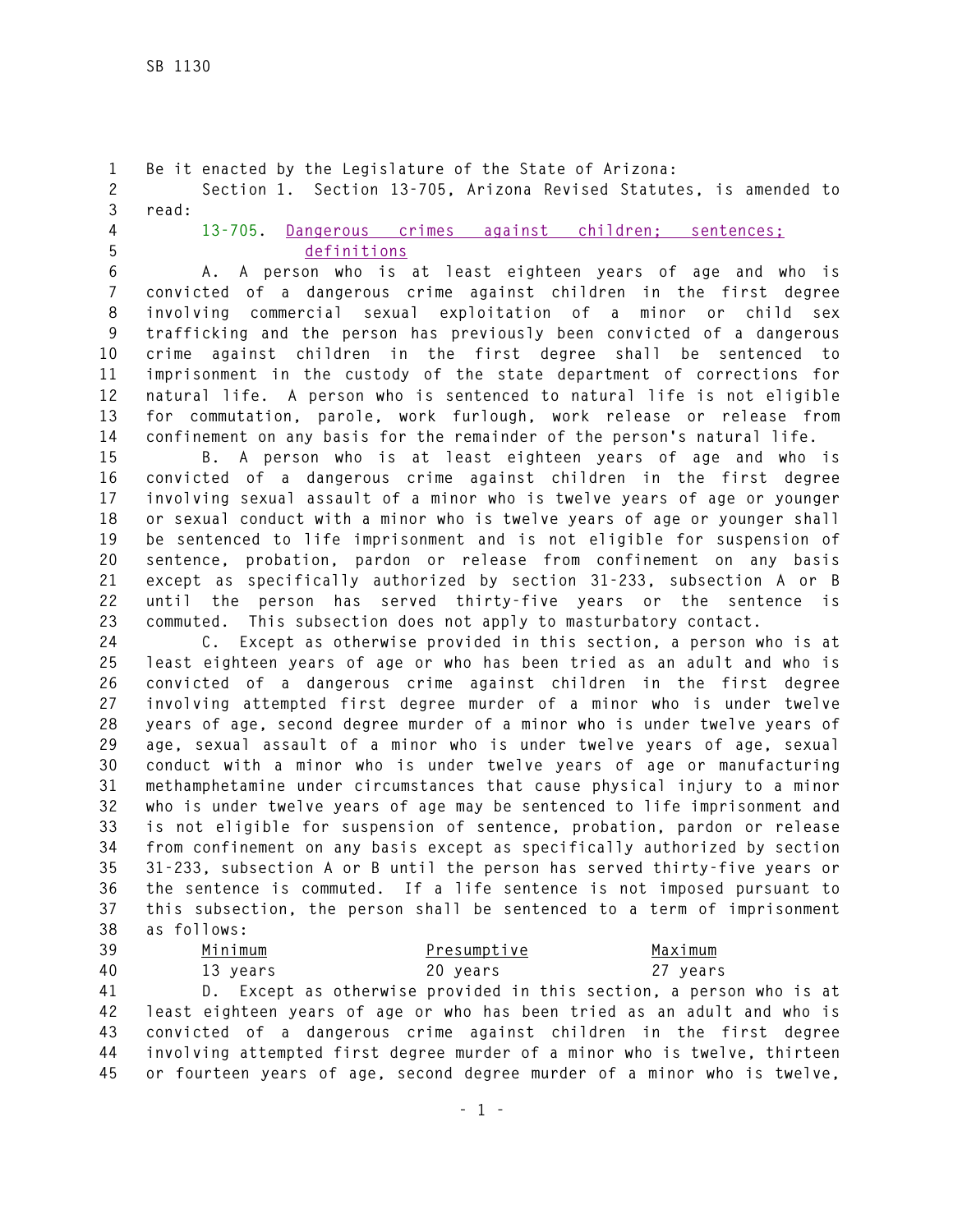**1 thirteen or fourteen years of age, sexual assault of a minor who is 2 twelve, thirteen or fourteen years of age, taking a child for the purpose 3 of prostitution, child sex trafficking, commercial sexual exploitation of 4 a minor, sexual conduct with a minor who is twelve, thirteen or fourteen 5 years of age, continuous sexual abuse of a child or manufacturing 6 methamphetamine under circumstances that cause physical injury to a minor 7 who is twelve, thirteen or fourteen years of age or involving or using 8 minors in drug offenses shall be sentenced to a term of imprisonment as 9 follows:** 

**10 Minimum Presumptive Maximum 11 13 years 20 years 27 years** 

**12 A person who has been previously convicted of one predicate felony shall 13 be sentenced to a term of imprisonment as follows:** 

| 14 | Minimum  | Presumptive | Maximum  |
|----|----------|-------------|----------|
| 15 | 23 years | 30 vears    | 37 years |

**16 E. Except as otherwise provided in this section, a person who is at 17 least eighteen years of age or who has been tried as an adult and who is 18 convicted of a dangerous crime against children in the first degree 19 involving aggravated assault, unlawful mutilation, molestation of a child, 20 sexual exploitation of a minor, aggravated luring a minor for sexual 21 exploitation, child abuse or kidnapping shall be sentenced to a term of 22 imprisonment as follows:** 

| 23 | Minimum  | Presumptive                                                                 | Maximum  |
|----|----------|-----------------------------------------------------------------------------|----------|
| 24 | 10 vears | 17 vears                                                                    | 24 vears |
|    |          | 25 A person who has been previously convicted of one predicate felony shall |          |
| 26 |          | be sentenced to a term of imprisonment as follows:                          |          |

| 27 | Minimum  | Presumptive | Maximum  |
|----|----------|-------------|----------|
| 28 | 21 years | 28 vears    | 35 years |

**29 F. Except as otherwise provided in this section, if a person is at 30 least eighteen years of age or has been tried as an adult and is convicted 31 of a dangerous crime against children involving luring a minor for sexual 32 exploitation, sexual extortion or unlawful age misrepresentation and is 33 sentenced to a term of imprisonment, the term of imprisonment is as 34 follows and the person is not eligible for release from confinement on any 35 basis except as specifically authorized by section 31-233, subsection A 36 or B until the sentence imposed by the court has been served, the person 37 is eligible for release pursuant to section 41-1604.07 or the sentence is 38 commuted:** 

| 39 | Minimum | Presumptive | Maximum                                                                       |
|----|---------|-------------|-------------------------------------------------------------------------------|
| 40 | 5 years | 10 vears    | 15 years                                                                      |
| 41 |         |             | A person who has been previously convicted of one predicate felony shall      |
| 42 |         |             | be sentenced to a term of imprisonment as follows and the person is not       |
| 43 |         |             | eligible for suspension of sentence, probation, pardon or release from        |
| 44 |         |             | confinement on any basis except as specifically authorized by section         |
|    |         |             | 45 31-233, subsection A or B until the sentence imposed by the court has been |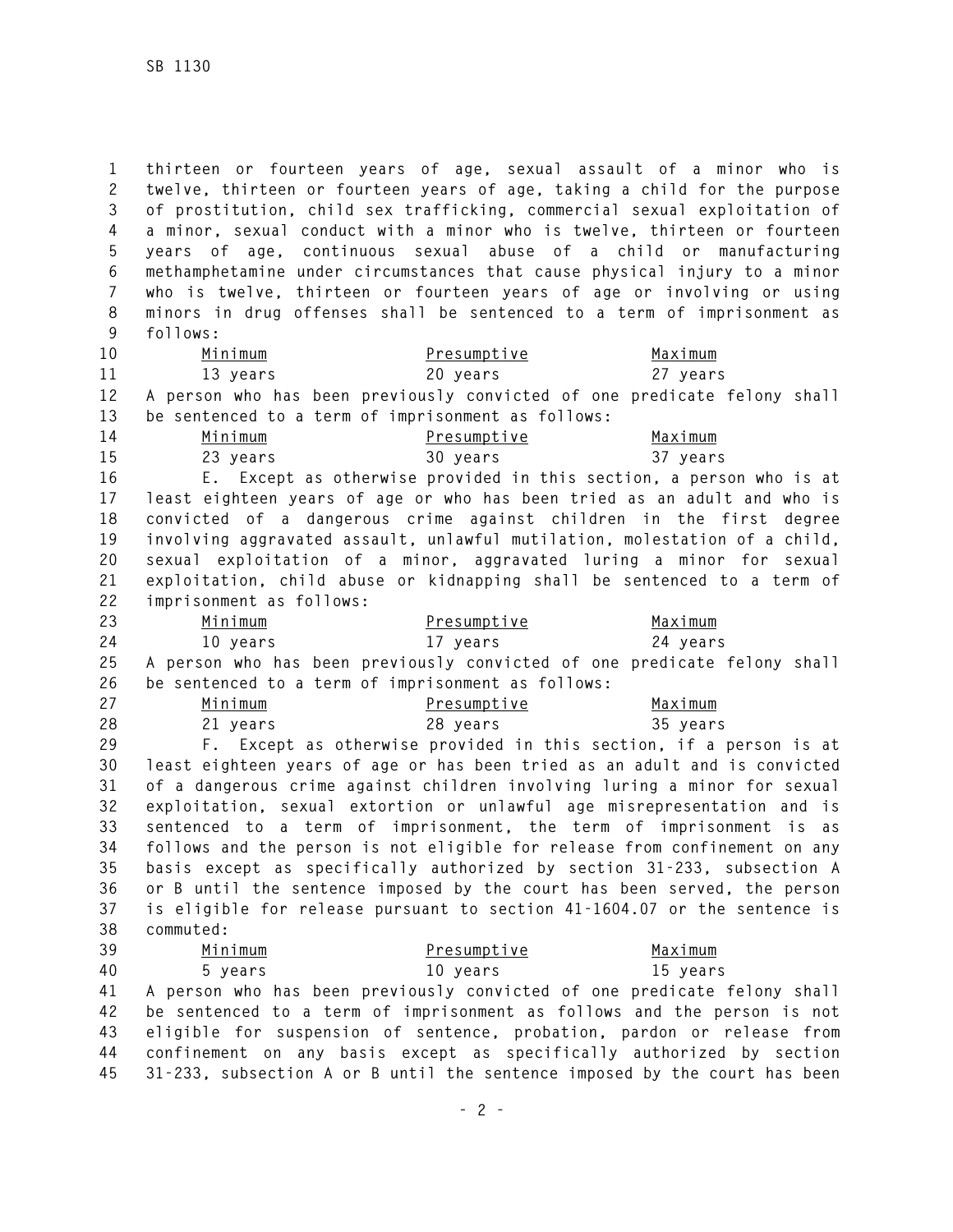**1 served, the person is eligible for release pursuant to section 41-1604.07 2 or the sentence is commuted: 3 Minimum Presumptive Maximum 4 8 years 15 years 22 years 5 G. Except as otherwise provided in this section, if a person is at 6 least eighteen years of age or has been tried as an adult and is convicted 7 of a dangerous crime against children involving sexual abuse or bestiality 8 under section 13-1411, subsection A, paragraph 2 and is sentenced to a 9 term of imprisonment, the term of imprisonment is as follows and the 10 person is not eligible for release from confinement on any basis except as 11 specifically authorized by section 31-233, subsection A or B until the 12 sentence imposed by the court has been served, the person is eligible for 13 release pursuant to section 41-1604.07 or the sentence is commuted: 14 Minimum Presumptive Maximum 15 2.5 years 5 years 7.5 years 16 A person who has been previously convicted of one predicate felony shall 17 be sentenced to a term of imprisonment as follows and the person is not 18 eligible for suspension of sentence, probation, pardon or release from 19 confinement on any basis except as specifically authorized by section 20 31-233, subsection A or B until the sentence imposed by the court has been 21 served, the person is eligible for release pursuant to section 41-1604.07 22 or the sentence is commuted: 23 Minimum Presumptive Maximum 24 8 years 15 years 22 years 25 H. The presumptive sentences prescribed in subsections C, D and E 26 of this section or subsections F and G of this section if the person has 27 previously been convicted of a predicate felony may be increased or 28 decreased pursuant to section 13-701, subsections C, D and E. 29 I. Except as provided in subsection G of this section, a person who 30 is sentenced for a dangerous crime against children in the first degree 31 pursuant to this section is not eligible for suspension of sentence, 32 probation, pardon or release from confinement on any basis except as 33 specifically authorized by section 31-233, subsection A or B until the 34 sentence imposed by the court has been served or commuted. 35 J. A person who is convicted of any dangerous crime against 36 children in the first degree pursuant to subsection C, D or E of this 37 section and who has been previously convicted of two or more predicate 38 felonies shall be sentenced to life imprisonment and is not eligible for 39 suspension of sentence, probation, pardon or release from confinement on 40 any basis except as specifically authorized by section 31-233, subsection 41 A or B until the person has served not fewer than thirty-five years or the 42 sentence is commuted.**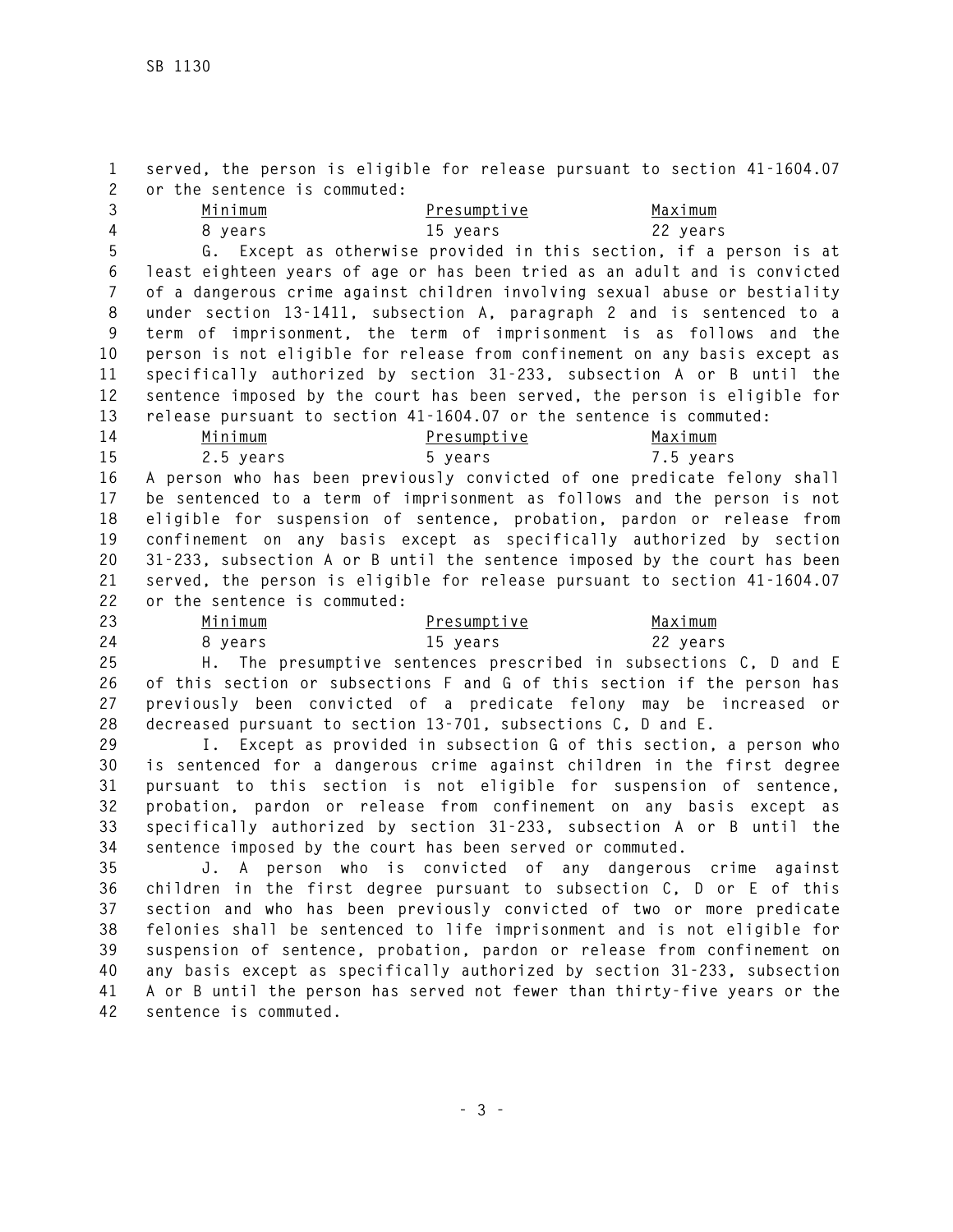**1 K. Notwithstanding chapter 10 of this title, a person who is at 2 least eighteen years of age or who has been tried as an adult and who is 3 convicted of a dangerous crime against children in the second degree 4 pursuant to subsection B, C, D or E of this section is guilty of a class 3 5 felony and if the person is sentenced to a term of imprisonment, the term 6 of imprisonment is as follows and the person is not eligible for release 7 from confinement on any basis except as specifically authorized by section 8 31-233, subsection A or B until the person has served the sentence imposed 9 by the court, the person is eligible for release pursuant to section 10 41-1604.07 or the sentence is commuted:** 

**11 Minimum Presumptive Maximum 12 5 years 10 years 15 years** 

**13 L. A person who is convicted of any dangerous crime against 14 children in the second degree and who has been previously convicted of one 15 or more predicate felonies is not eligible for suspension of sentence, 16 probation, pardon or release from confinement on any basis except as 17 specifically authorized by section 31-233, subsection A or B until the** 

**19 release pursuant to section 41-1604.07 or the sentence is commuted. 20 M. Section 13-704, subsection J and section 13-707, subsection B 21 apply to the determination of prior convictions.** 

**18 sentence imposed by the court has been served, the person is eligible for** 

**22 N. The sentence imposed on a person by the court for a dangerous 23 crime against children under subsection G of this section involving sexual 24 abuse may be served concurrently with other sentences if the offense 25 involved only one victim. The sentence imposed on a person for any other 26 dangerous crime against children in the first or second degree shall be 27 consecutive to any other sentence imposed on the person at any time, 28 including sexual abuse of the same victim.** 

**29 O. In this section, for purposes of punishment an unborn child 30 shall be treated like a minor who is under twelve years of age.** 

**31 P. A dangerous crime against children is in the first degree if it 32 is a completed offense and is in the second degree if it is a preparatory 33 offense, except attempted first degree murder is a dangerous crime against 34 children in the first degree.** 

**35 Q. It is not a defense to a dangerous crime against children that 36 the minor is a person posing as a minor or is otherwise fictitious if the 37 defendant knew or had reason to know the purported minor was under fifteen 38 years of age.** 

**39 R. For the purposes of this section:** 

**40 1. "Dangerous crime against children" means any of the following 41 that is committed against a minor who is under fifteen years of age:** 

**42 (a) Second degree murder.** 

**43 (b) Aggravated assault resulting in serious physical injury or 44 involving the discharge, use or threatening exhibition of a deadly weapon 45 or dangerous instrument.**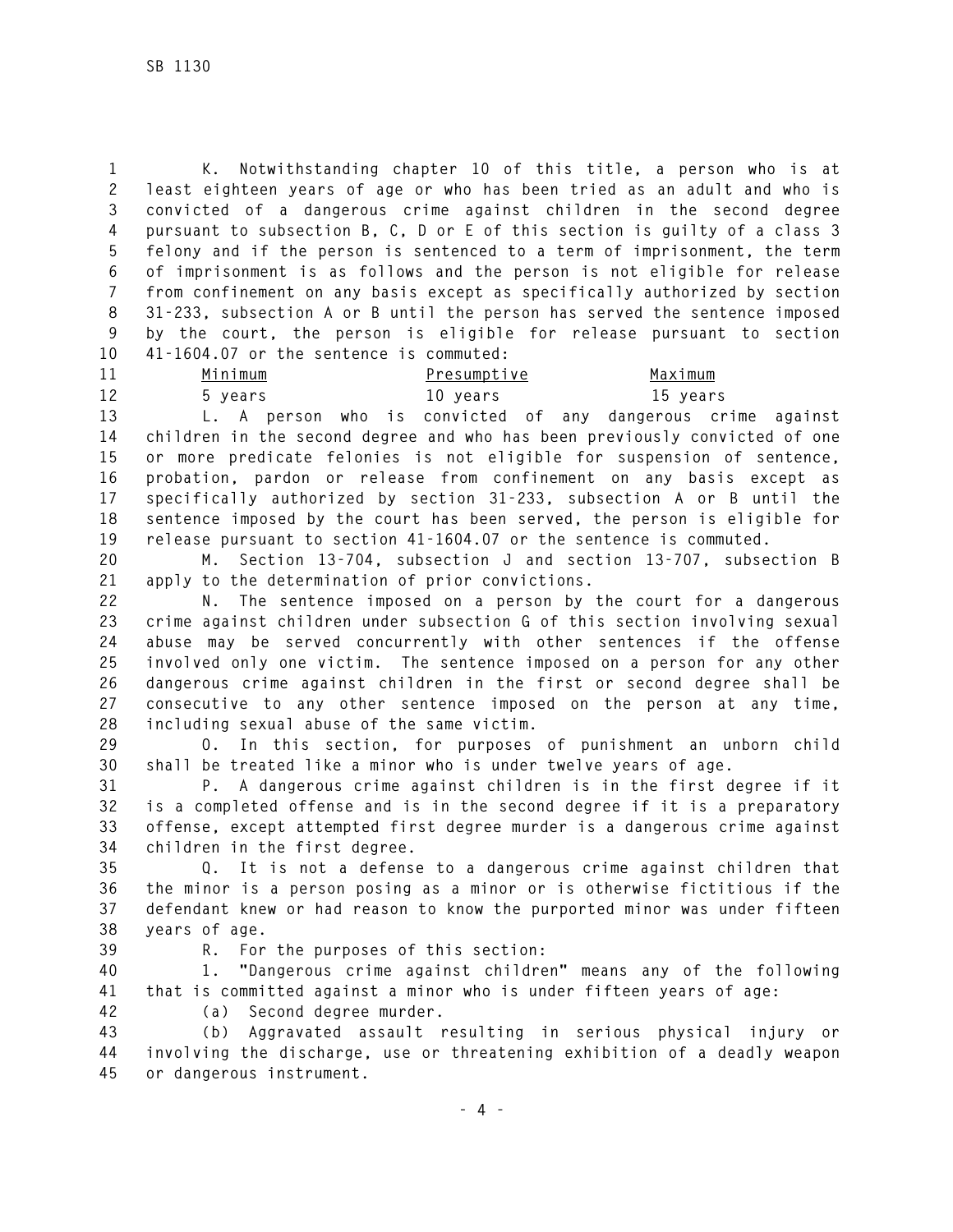**1 (c) Sexual assault. 2 (d) Molestation of a child. 3 (e) Sexual conduct with a minor. 4 (f) Commercial sexual exploitation of a minor. 5 (g) Sexual exploitation of a minor. 6 (h) Child abuse as prescribed in section 13-3623, subsection A, 7 paragraph 1 OR SUBSECTION E. 8 (i) Kidnapping. 9 (j) Sexual abuse. 10 (k) Taking a child for the purpose of prostitution as prescribed in 11 section 13-3206. 12 (l) Child sex trafficking as prescribed in section 13-3212. 13 (m) Involving or using minors in drug offenses. 14 (n) Continuous sexual abuse of a child. 15 (o) Attempted first degree murder. 16 (p) Sex trafficking. 17 (q) Manufacturing methamphetamine under circumstances that cause 18 physical injury to a minor. 19 (r) Bestiality as prescribed in section 13-1411, subsection A, 20 paragraph 2. 21 (s) Luring a minor for sexual exploitation. 22 (t) Aggravated luring a minor for sexual exploitation. 23 (u) Unlawful age misrepresentation. 24 (v) Unlawful mutilation. 25 (w) Sexual extortion as prescribed in section 13-1428. 26 2. "Predicate felony" means any felony involving child abuse 27 pursuant to section 13-3623, subsection A, paragraph 1, a sexual offense, 28 conduct involving the intentional or knowing infliction of serious physical 29 injury or the discharge, use or threatening exhibition of a deadly weapon 30 or dangerous instrument, or a dangerous crime against children in the first 31 or second degree. 32 Sec. 2. Section 13-3623, Arizona Revised Statutes, is amended to 33 read: 34 13-3623. Child or vulnerable adult abuse; emotional abuse; 35 unlawful medical practices; classification; 36 exceptions; definitions 37 A. Under circumstances likely to produce death or serious physical 38 injury, any person who causes a child or vulnerable adult to suffer 39 physical injury or, having the care or custody of a child or vulnerable 40 adult, who causes or permits the person or health of the child or 41 vulnerable adult to be injured or who causes or permits a child or 42 vulnerable adult to be placed in a situation where the person or health of 43 the child or vulnerable adult is endangered is guilty of an offense as 44 follows:**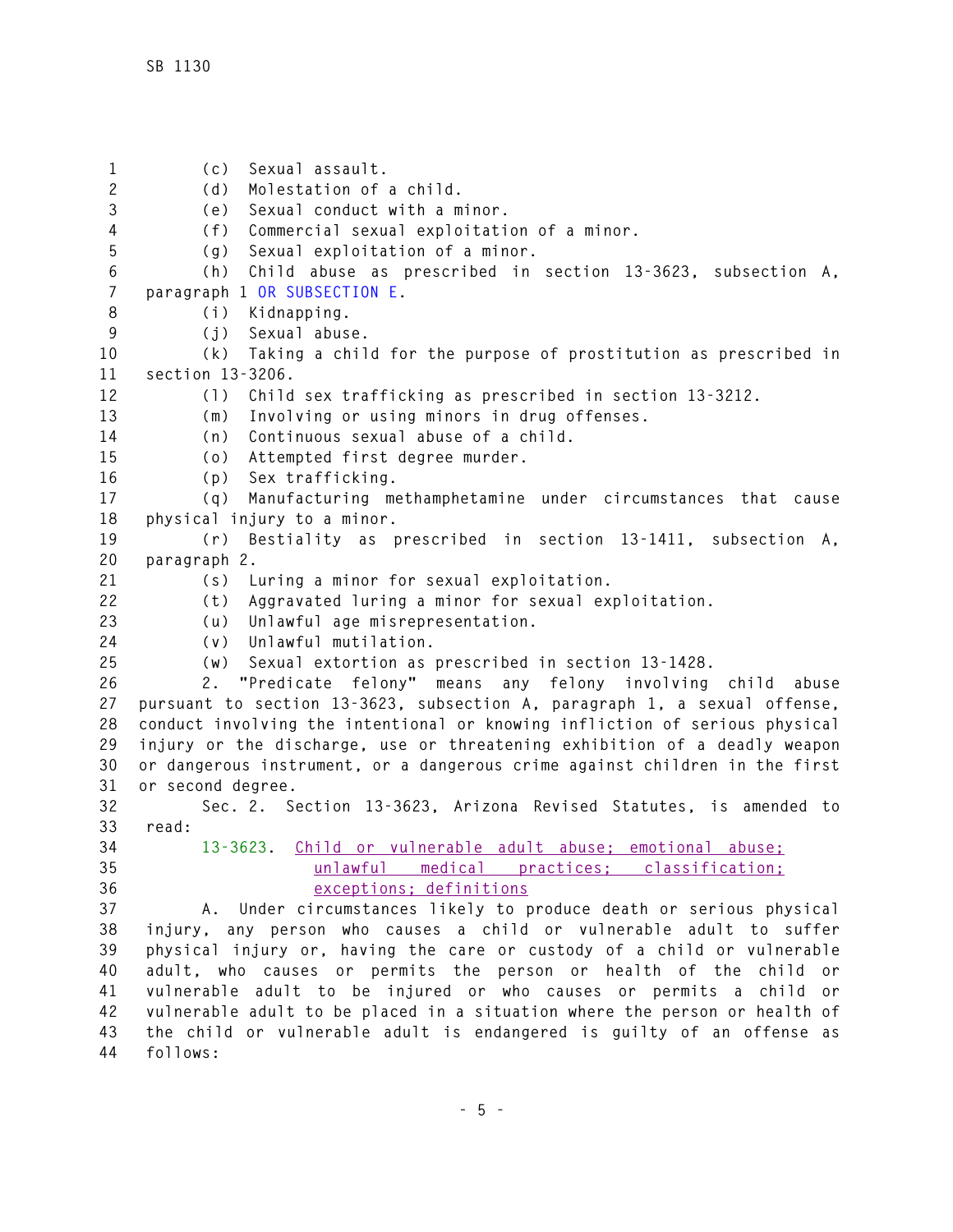**1 1. If done intentionally or knowingly, the offense is a class 2 2 felony and if the victim is under fifteen years of age it is punishable 3 pursuant to section 13-705.** 

**4 2. If done recklessly, the offense is a class 3 felony.** 

**5 3. If done with criminal negligence, the offense is a class 4 6 felony.** 

**7 B. Under circumstances other than those likely to produce death or 8 serious physical injury to a child or vulnerable adult, any person who 9 causes a child or vulnerable adult to suffer physical injury or abuse or, 10 having the care or custody of a child or vulnerable adult, who causes or 11 permits the person or health of the child or vulnerable adult to be 12 injured or who causes or permits a child or vulnerable adult to be placed 13 in a situation where the person or health of the child or vulnerable adult 14 is endangered is guilty of an offense as follows:** 

**15 1. If done intentionally or knowingly, the offense is a class 4 16 felony.** 

**17 2. If done recklessly, the offense is a class 5 felony.** 

**18 3. If done with criminal negligence, the offense is a class 6 19 felony.** 

**20 C. For the purposes of subsections A and B of this section, the 21 terms endangered and abuse include but are not limited to circumstances in 22 which a child or vulnerable adult is permitted to enter or remain in any 23 structure or vehicle in which volatile, toxic or flammable chemicals are 24 found or equipment is possessed by any person for the purpose of 25 manufacturing a dangerous drug in violation of section 13-3407, subsection 26 A, paragraph 3 or 4. Notwithstanding any other provision of this section, 27 a violation committed under the circumstances described in this subsection 28 does not require that a person have care or custody of the child or 29 vulnerable adult.** 

**30 D. A person who intentionally or knowingly engages in emotional 31 abuse of a vulnerable adult who is a patient or resident in any setting in 32 which health care, health-related services or assistance with one or more 33 of the activities of daily living is provided or, having the care or 34 custody of a vulnerable adult, who intentionally or knowingly subjects or 35 permits the vulnerable adult to be subjected to emotional abuse is guilty 36 of a class 6 felony.** 

**37 E. A HEALTH CARE PROFESSIONAL WHO ENGAGES IN ANY OF THE FOLLOWING 38 PRACTICES OR CAUSES ANY OF THESE PRACTICES TO BE PERFORMED ON A CHILD OR 39 VULNERABLE ADULT TO ATTEMPT TO CHANGE THE CHILD'S OR VULNERABLE ADULT'S 40 SEX OR TO AFFIRM THE CHILD'S OR VULNERABLE ADULT'S PERCEPTION OF THE 41 CHILD'S OR VULNERABLE ADULT'S SEX IF THAT PERCEPTION IS INCONSISTENT WITH 42 THE CHILD'S OR VULNERABLE ADULT'S SEX IS GUILTY OF AN OFFENSE AS PROVIDED 43 IN SUBSECTION F OF THIS SECTION:**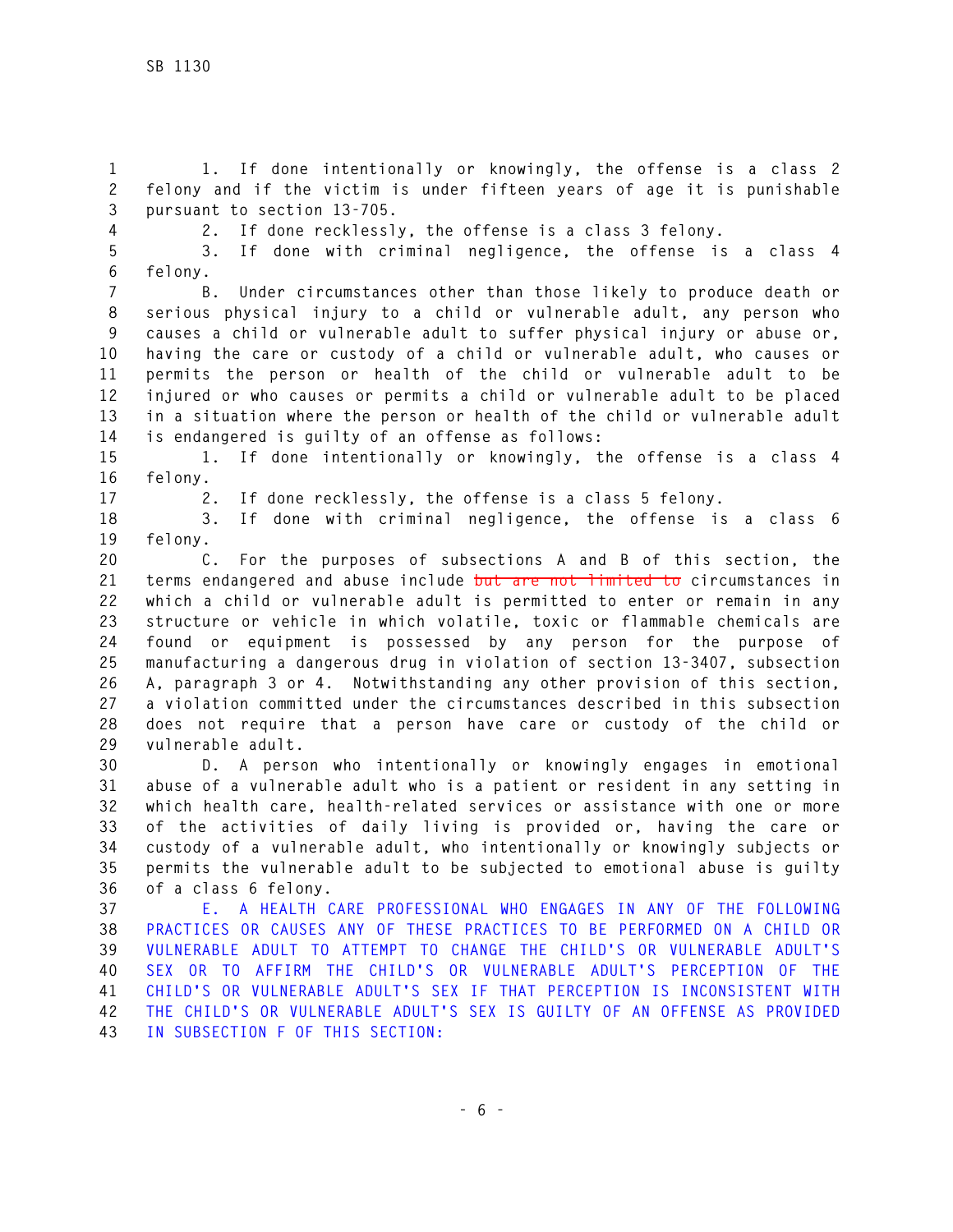**1 1. PERFORMING SURGERIES THAT STERILIZE, INCLUDING CASTRATION, 2 VASECTOMY, HYSTERECTOMY, OOPHORECTOMY, METOIDIOPLASTY, ORCHIECTOMY, 3 PENECTOMY, PHALLOPLASTY AND VAGINOPLASTY. 4 2. PERFORMING A MASTECTOMY. 5 3. ADMINISTERING, PRESCRIBING OR SUPPLYING ANY OF THE FOLLOWING 6 MEDICATIONS THAT INDUCE TRANSIENT OR PERMANENT INFERTILITY: 7 (a) PUBERTY-BLOCKING MEDICATION THAT STOPS OR DELAYS NORMAL 8 PUBERTY. 9 (b) SUPRAPHYSIOLOGIC DOSES OF TESTOSTERONE TO FEMALES. 10 (c) SUPRAPHYSIOLOGIC DOSES OF ESTROGEN TO MALES. 11 4. REMOVING ANY OTHERWISE HEALTHY OR NONDISEASED BODY PART OR 12 TISSUE. 13 F. A PERSON WHO VIOLATES SUBSECTION E OF THIS SECTION IS GUILTY OF: 14 1. A CLASS 2 FELONY IF THE OFFENSE IS DONE INTENTIONALLY OR 15 KNOWINGLY, AND IF THE VICTIM IS UNDER FIFTEEN YEARS OF AGE IT IS 16 PUNISHABLE PURSUANT TO SECTION 13-705. 17 2. A CLASS 3 FELONY IF THE OFFENSE IS DONE RECKLESSLY. 18 3. A CLASS 4 FELONY IF THE OFFENSE IS DONE WITH CRIMINAL 19 NEGLIGENCE. 20 G. SUBSECTION E OF THIS SECTION DOES NOT APPLY TO A HEALTH CARE 21 PROFESSIONAL WHO ACTS IN ACCORDANCE WITH A GOOD FAITH MEDICAL DECISION OF 22 A PARENT OR GUARDIAN OF A CHILD OR VULNERABLE ADULT WHO IS BORN WITH A 23 MEDICALLY VERIFIABLE GENETIC DISORDER OF SEX DEVELOPMENT, INCLUDING: 24 1. A DISORDER IN WHICH THE AMBIGUITY OF THE EXTERNAL BIOLOGICAL SEX 25 CHARACTERISTICS CANNOT BE RESOLVED, SUCH AS A MINOR BEING BORN WITH 26 FORTY-SIX XX CHROMOSOMES WITH VIRILIZATION, FORTY-SIX XY CHROMOSOMES WITH 27 UNDER-VIRILIZATION OR BOTH OVARIAN AND TESTICULAR TISSUE. 28 2. A SEXUAL DEVELOPMENT DISORDER FOR WHICH A PHYSICIAN HAS 29 DETERMINED THROUGH GENETIC TESTING THAT THE CHILD OR VULNERABLE ADULT DOES 30 NOT HAVE THE NORMAL CHROMOSOME STRUCTURE FOR A MALE OR A FEMALE. 31 E. H. This section does not apply to: 32 1. A health care provider as defined in section 36-3201 who permits 33 a patient to die or the patient's condition to deteriorate by not 34 providing health care if that patient refuses that care directly or 35 indirectly through a health care directive as defined in section 36-3201, 36 through a surrogate pursuant to section 36-3231 or through a court 37 appointed guardian as provided for in title 14, chapter 5, article 3. 38 2. A vulnerable adult who is being furnished spiritual treatment 39 through prayer alone and who would not otherwise be considered to be 40 abused, neglected or endangered if medical treatment were being furnished. 41 F. I. For the purposes of this section: 42 1. "Abuse", when used in reference to a child, means abuse as 43 defined in section 8-201, except for those acts in the definition that are 44 declared unlawful by another statute of this title and, when used in 45 reference to a vulnerable adult, means:**